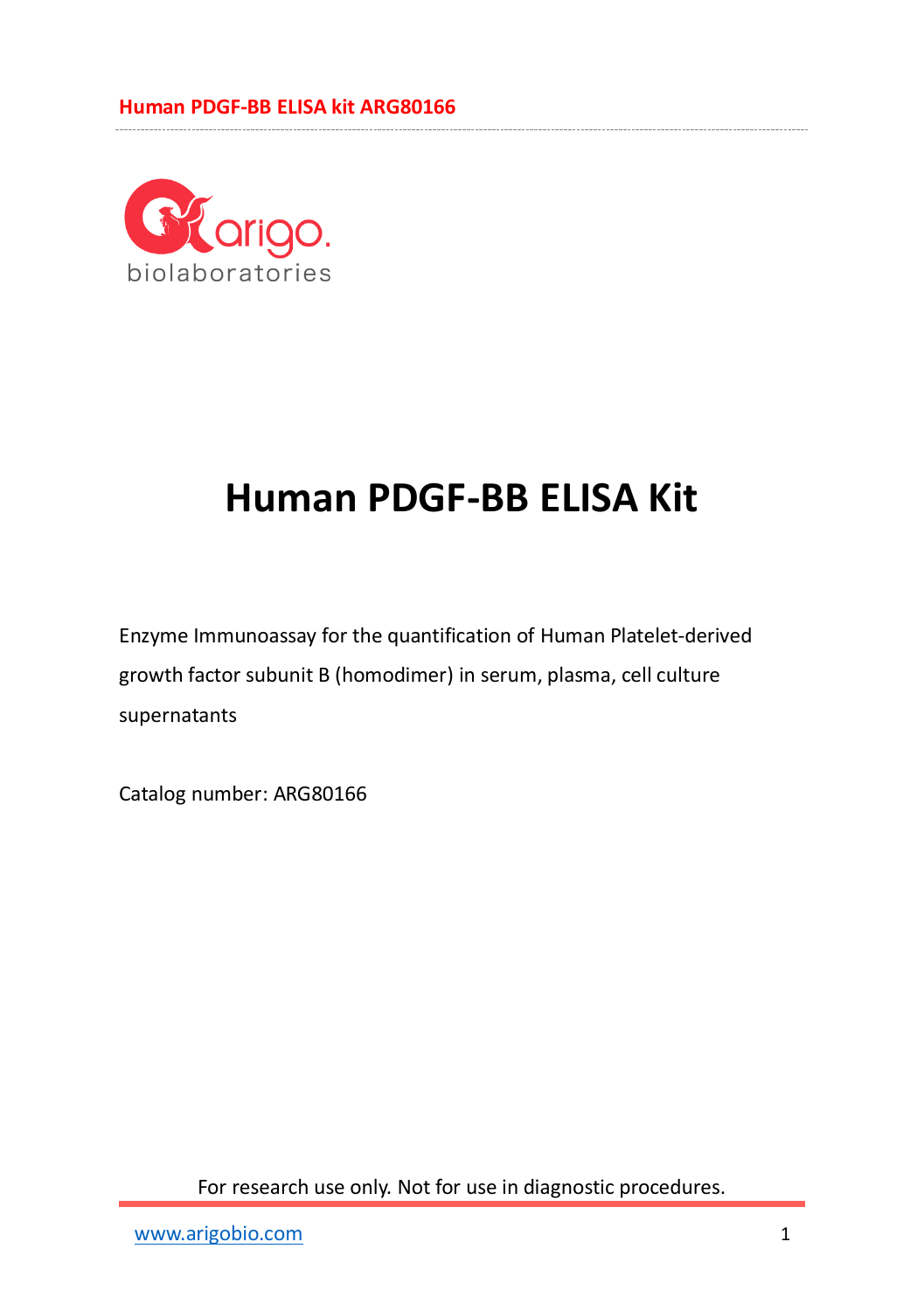#### **Human PDGF-BB ELISA kit ARG80166**

# **TABLE OF CONTENTS**

| <b>SECTION</b>                             | Page |
|--------------------------------------------|------|
|                                            |      |
|                                            |      |
| MATERIALS PROVIDED & STORAGE INFORMATION 4 |      |
|                                            |      |
|                                            |      |
| SAMPLE COLLECTION & STORAGE INFORMATION  6 |      |
|                                            |      |
|                                            |      |
|                                            |      |
|                                            |      |
|                                            |      |

#### **MANUFACTURED BY:**

Arigo Biolaboratories Corporation Address: No. 22, Ln. 227, Gongyuan Rd., Hsinchu City 300, Taiwan Phone: +886 (3) 562 1738 Fax: +886 (3) 561 3008 Email[: info@arigobio.com](mailto:info@arigobio.com)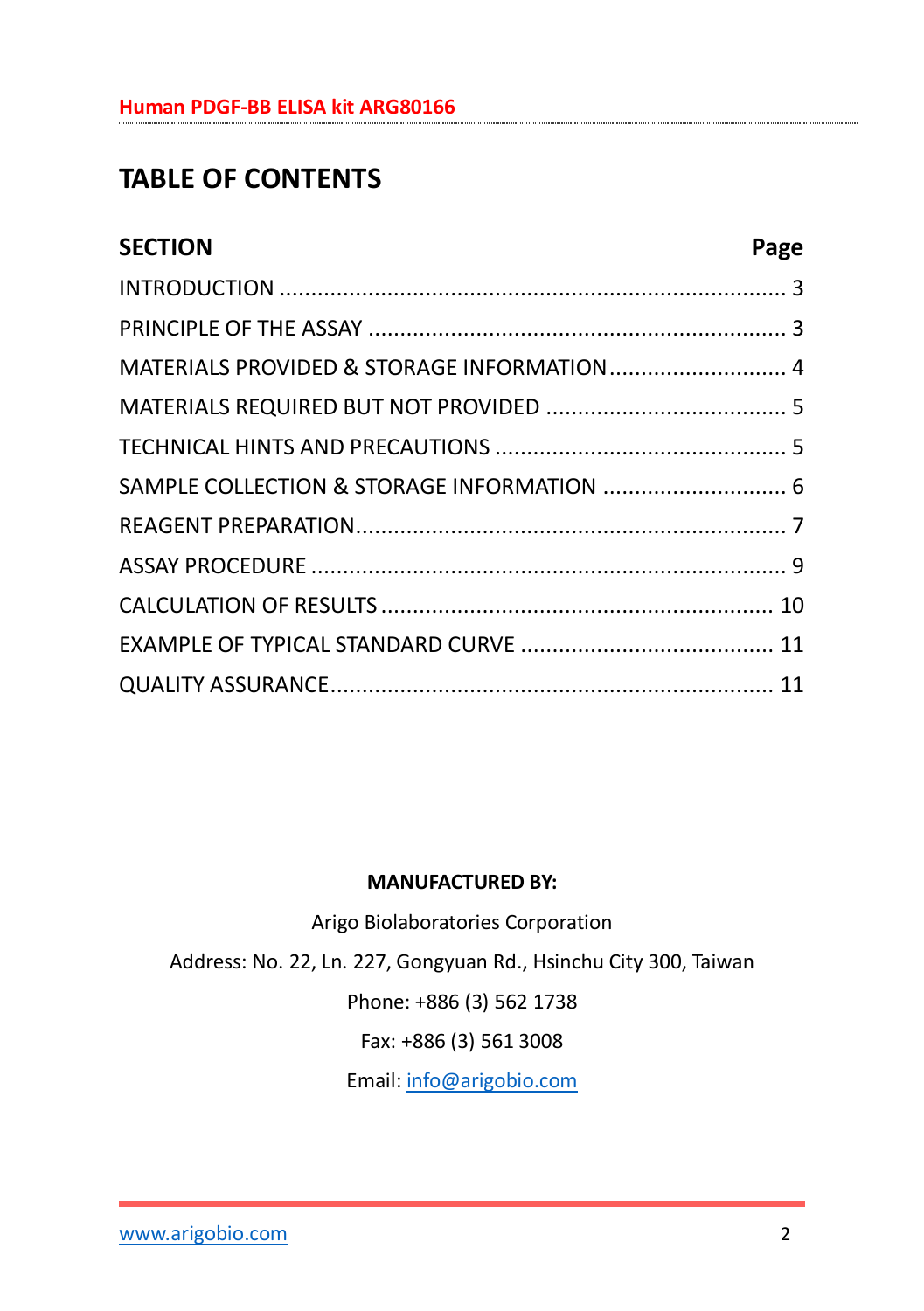#### <span id="page-2-0"></span>**INTRODUCTION**

The protein encoded by this gene is a member of the platelet-derived growth factor family. The four members of this family are mitogenic factors for cells of mesenchymal origin and are characterized by a motif of eight cysteines. This gene product can exist either as a homodimer (PDGF-BB) or as a heterodimer with the platelet-derived growth factor alpha polypeptide (PDGF-AB), where the dimers are connected by disulfide bonds. Mutations in this gene are associated with meningioma. Reciprocal translocations between chromosomes 22 and 7, at sites where this gene and that for COL1A1 are located, are associated with a particular type of skin tumor called dermatofibrosarcoma protuberans resulting from unregulated expression of growth factor. Two alternatively spliced transcript variants encoding different isoforms have been identified for this gene. [provided by RefSeq]

### <span id="page-2-1"></span>**PRINCIPLE OF THE ASSAY**

This assay employs the quantitative sandwich enzyme immunoassay technique. An antibody specific for PDGF-BB has been pre-coated onto a microtiter plate. Standards or samples are pipetted into the wells and any PDGF-BB present is bound by the immobilized antibody. After washing away any unbound substances, a biotin-conjugated antibody specific for PDGF-BB is added to each well and incubate. Following a washing to remove unbound substances, streptavidin conjugated to Horseradish Peroxidase (HRP) is added to each microplate well and incubated. After washing away any unbound antibodyenzyme reagent, a substrate solution (TMB) is added to the wells and color develops in proportion to the amount of PDGF-BB bound in the initial step. The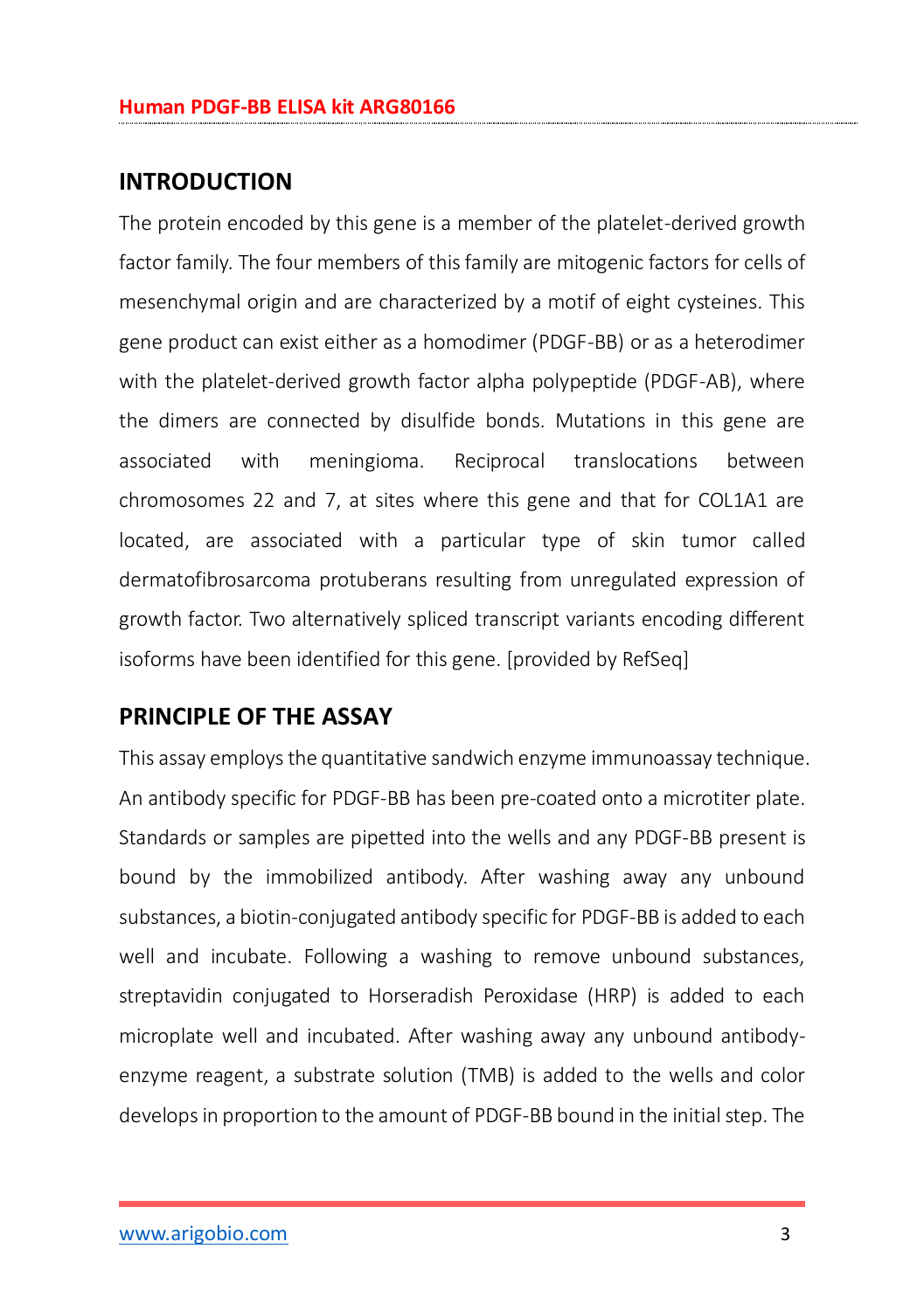color development is stopped by the addition of acid and the intensity of the color is measured at a wavelength of 450nm ±2nm. The concentration of PDGF-BB in the sample is then determined by comparing the O.D of samples to the standard curve.

# <span id="page-3-0"></span>**MATERIALS PROVIDED & STORAGE INFORMATION**

<span id="page-3-1"></span>

| <b>NO</b>      | Component                          | Quantity             | <b>Storage information</b>                                                |
|----------------|------------------------------------|----------------------|---------------------------------------------------------------------------|
| C1             | Antibody-coated<br>microplate      | 8 X 12 strips        | 4°C. Unused strips<br>should be sealed tightly<br>in the air-tight pouch. |
| C <sub>2</sub> | Standard (Lyophilized)             | 3 X 4 ng/vial        | $4^{\circ}$ C                                                             |
| C <sub>3</sub> | Standard diluent buffer            | 20 ml (ready to use) | $4^{\circ}$ C                                                             |
| C4             | Antibody conjugate<br>concentrate  | 1 vial (400 µl)      | $4^{\circ}$ C                                                             |
| C <sub>5</sub> | Antibody diluent buffer            | 16 ml (ready to use) | $4^{\circ}$ C                                                             |
| C <sub>6</sub> | HRP-Streptavidin<br>concentrate    | 1 vial (400 µl)      | 4°C (Protect from light)                                                  |
| C7             | HRP-Streptavidin diluent<br>buffer | 16 ml (ready to use) | $4^{\circ}$ C                                                             |
| C8             | 20X Wash buffer                    | 50 ml                | $4^{\circ}$ C                                                             |
| C9             | TMB substrate                      |                      | 12 ml (ready to use)   4°C (Protect from light)                           |
| C10            | <b>STOP</b> solution               | 12 ml (ready to use) | $4^{\circ}$ C                                                             |
| C11            | Plate sealer                       | 4 strips             | Room temperature                                                          |

Store the unopened kit at 2-8°C. Use the kit before expiration date.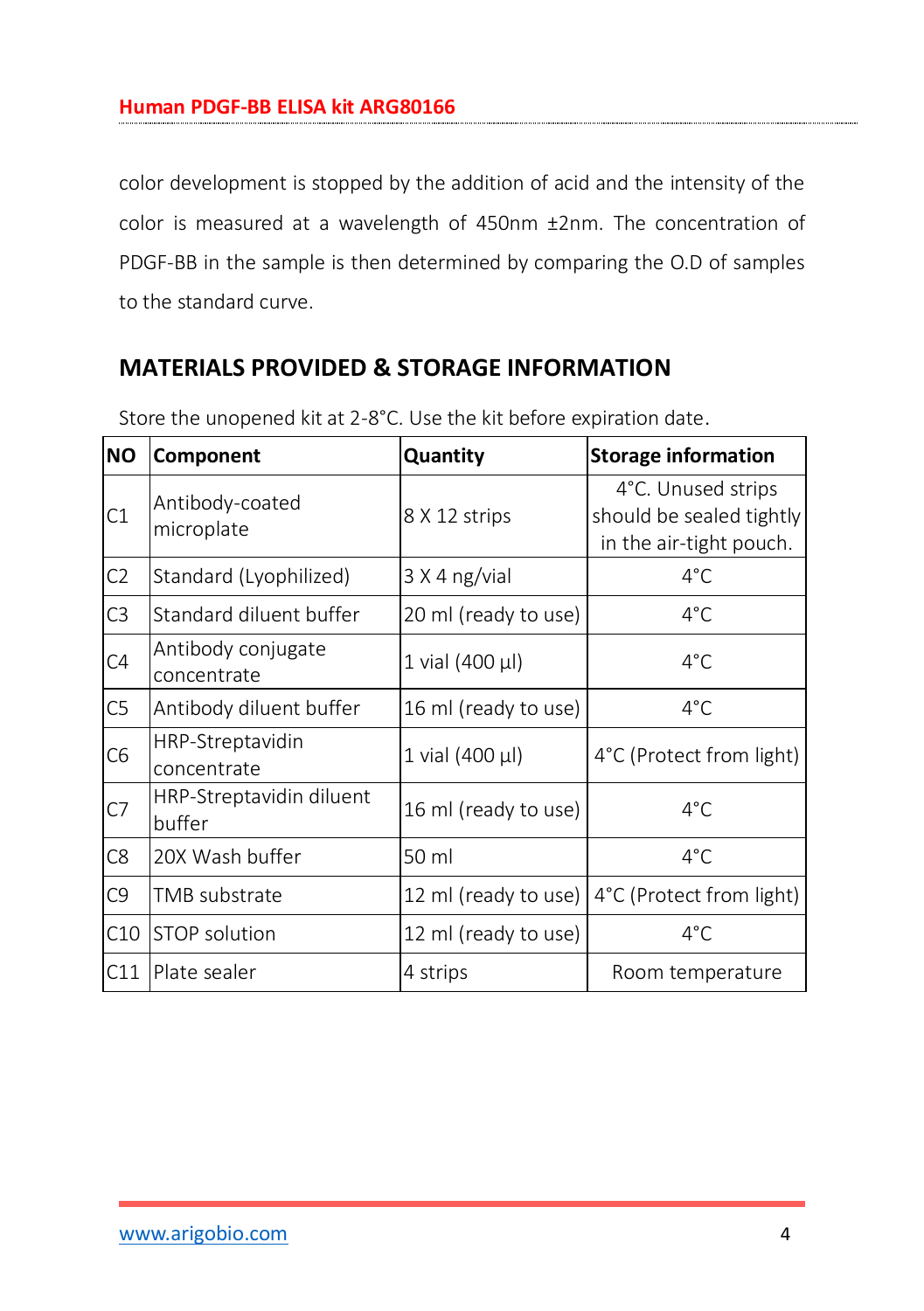# **MATERIALS REQUIRED BUT NOT PROVIDED**

- Microplate reader capable of measuring absorbance at 450nm
- Pipettes and pipette tips
- Deionized or distilled water
- 37°C oven or incubator
- Automated microplate washer (optional)

# <span id="page-4-0"></span>**TECHNICAL HINTS AND PRECAUTIONS**

- Wear protective gloves, clothing, eye, and face protection especially while handling blood or body fluid samples.
- Store the kit at 4°C at all times.
- If crystals are observed in the 20X Wash buffer, warm to RT (not more than 50°C) until the crystals are completely dissolved.
- Ensure complete reconstitution and dilution of reagents prior to use.
- All materials should be equilibrated to room temperature (RT, 22-25°C) 20 min before use.
- All reagents should be mixed by gentle inversion or swirling prior to use. Do not induce foaming.
- Before using the kit, spin tubes and bring down all components to the bottom of tubes.
- Mix the contents of the microplate wells thoroughly by microplate shaker for 1 min or gently tap the plate to ensure good test results. Please mix carefully to avoid well-to-well contamination. Do not reuse microwells.
- The TMB Color developing agent should be colorless and transparent before using.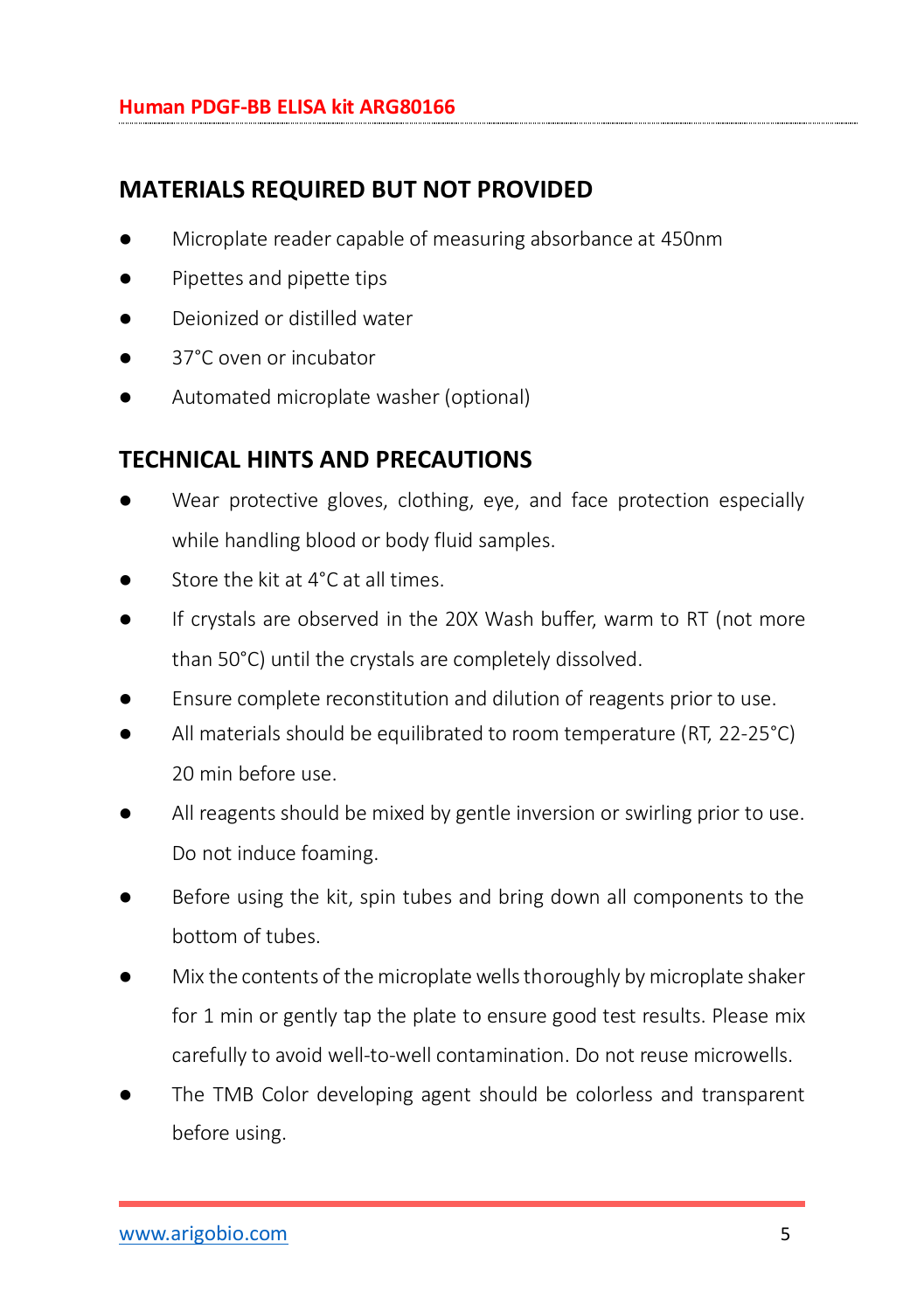#### **Human PDGF-BB ELISA kit ARG80166**

- Use reservoirs only for single reagents. This especially applies to the substrate reservoirs. Using a reservoir for dispensing a substrate solution that had previously been used for the conjugate solution may turn solution colored. Do not pour reagents back into vials as reagent contamination may occur.
- Do not let wells dry during assay; add reagents immediately after completing the rinsing steps.
- Avoid using reagents from different batches.
- It is highly recommended that the standards, samples and controls be assayed in duplicates.
- <span id="page-5-0"></span>Change pipette tips between the addition of different reagent or samples.

#### **SAMPLE COLLECTION & STORAGE INFORMATION**

The sample collection and storage conditions listed below are intended as general guidelines. Sample stability has not been evaluated.

Cell Culture Supernatants - Remove particulates by centrifugation and aliquot & store samples at ≤ -20°C. Avoid repeated freeze-thaw cycles.

Serum- Use a serum separator tube (SST) and allow samples to clot for 30 minutes before centrifugation for 15 minutes at 1000 x g. Remove serum and assay immediately or aliquot and store samples at  $\leq$  -20°C. Avoid repeated freeze-thaw cycles.

Plasma - Collect plasma using EDTA or heparin as an anticoagulant. Centrifuge for 15 minutes at 1000 x g within 30 minutes of collection. Assay immediately or aliquot and store samples at ≤ -20°C. Avoid repeated freeze-thaw cycles.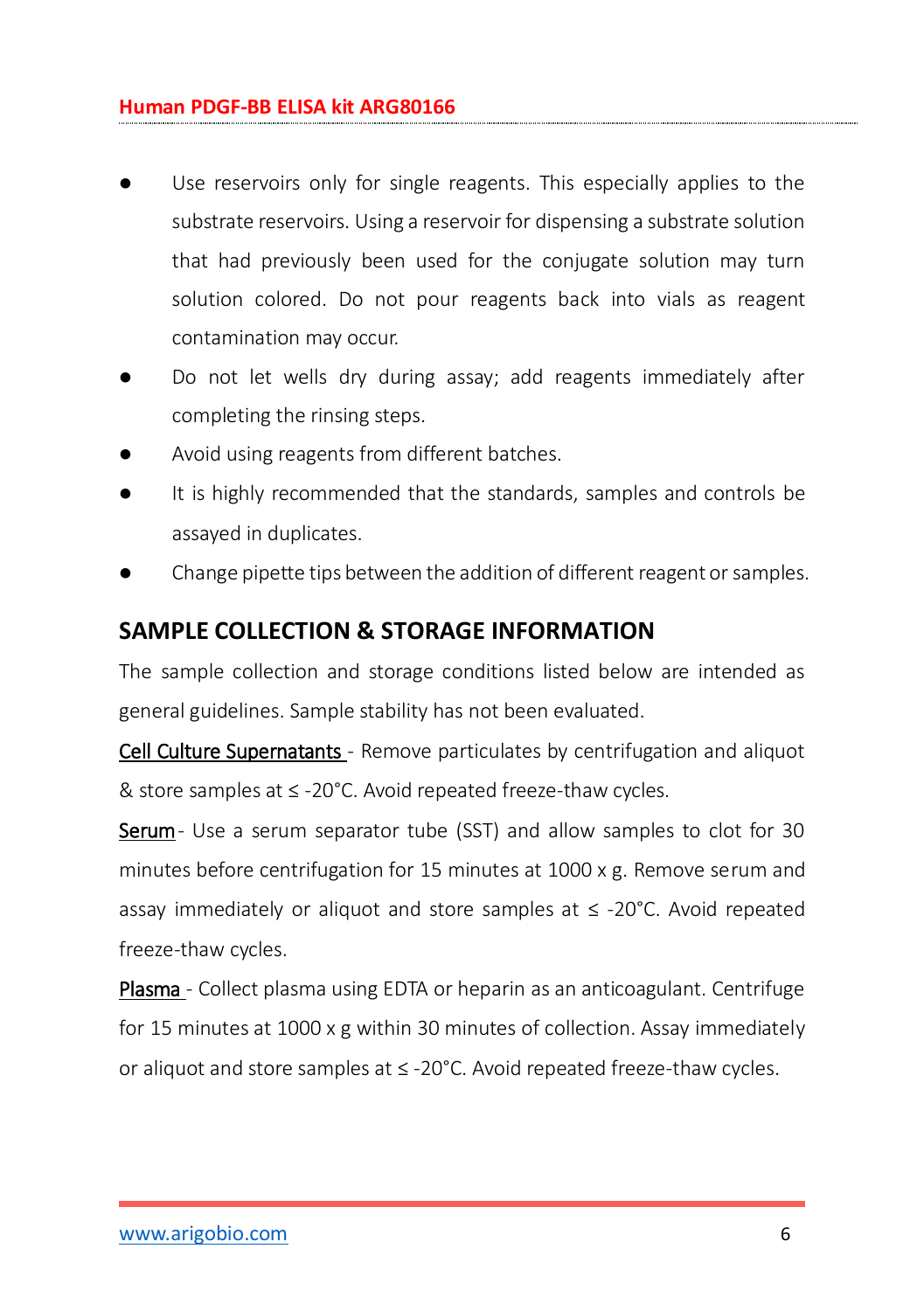Note:

- a) Do not use haemolytic, icteric or lipaemic specimens.
- <span id="page-6-0"></span>b) Samples containing sodium azide should not be used in the assay.

## **REAGENT PREPARATION**

- 1X Wash buffer: Dilute 20X Wash buffer (#C8) into distilled water to vield 1X Wash buffer. (E.g. 50 ml of 20X Wash buffer + 950 ml of distilled water) The diluted Wash buffer is stable for 4 weeks at 2°C to 8°C.
- 1X Antibody conjugate: 20 minutes before use, dilute 30X antibody conjugate concentrate (#C4) into antibody diluent buffer (#C5) to yield 1X Detection antibody solution.
- 1X HRP-Streptavidin Solution: 20 minutes before use, dilute 200X HRP-Streptavidin concentrate solution (#C6) into HRP-Streptavidin diluent buffer (#C7) to yield 1X HRP-Streptavidin Solution buffer. Keep diluted HRP-Streptavidin Solution in dark before use.
- Sample: If the initial assay found samples contain PDGF-BB higher than the highest standard, the samples can be diluted with Standard diluent buffer (#C3) and then re-assay the samples. For the calculation of the concentrations this dilution factor has to be taken into account.

# (It is recommended to do pre-test to determine the suitable dilution factor).

Standards: Reconstitute the standard (#C2) with 1 ml standard diluent buffer (#C3) to yield a stock concentration of 4000 pg/ml. Keep the buffer in the vail for at least 15 min at RT to make sure the standard is dissolved completely before making serial dilutions. The standard diluent buffer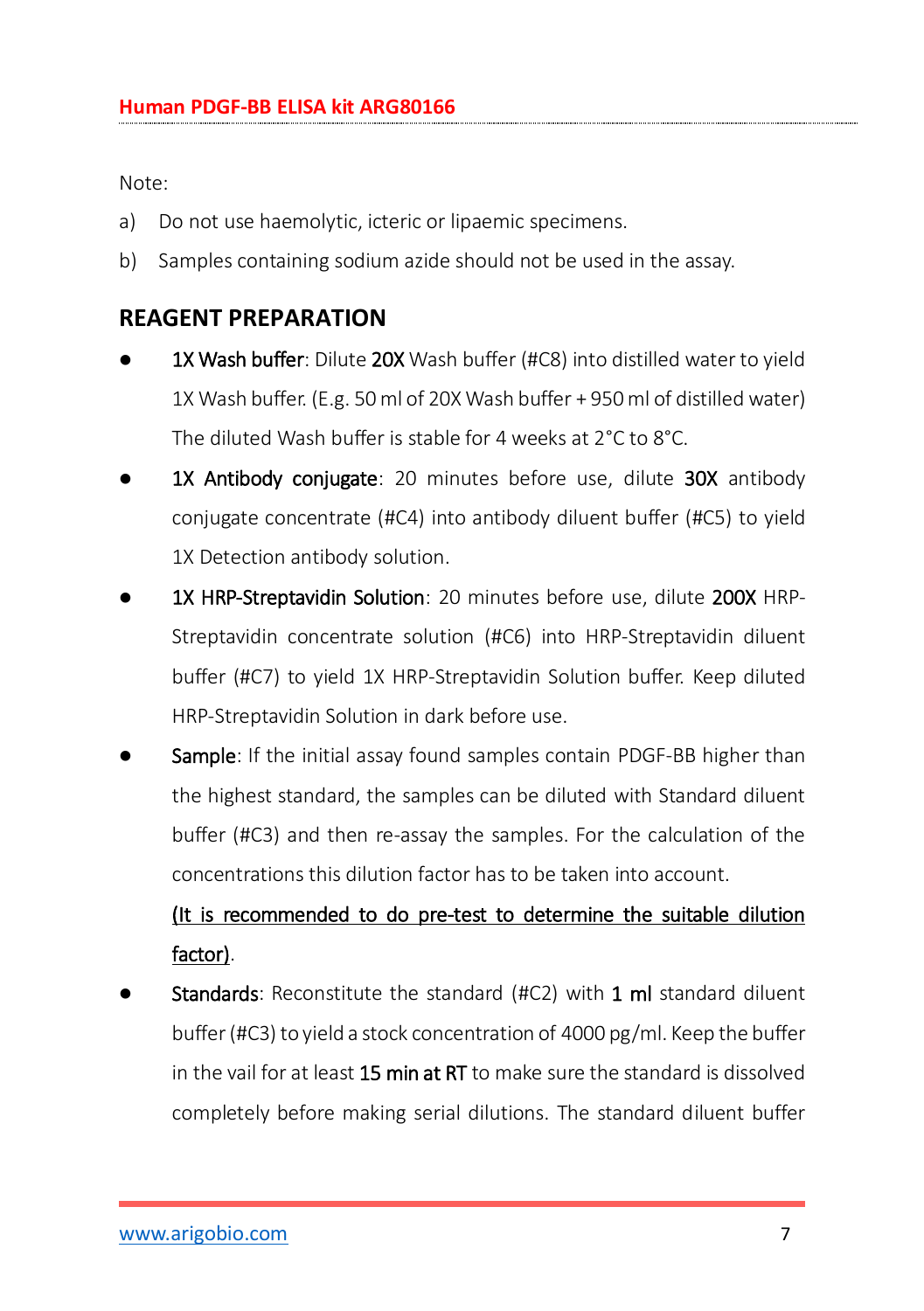serves as zero standard (0 pg/ml), and the rest of the standard serial dilution can be diluted as according to the suggested concentration below: 2000 pg/ml, 1000 pg/ml, 500 pg/ml, 250 pg/ml, 125 pg/ml, 62.5 pg/ml, 31.25 pg/ml. DO NOT reuse the reconstituted standard.



| Dilute PDGF-BB standard as according to the table below: |  |  |  |
|----------------------------------------------------------|--|--|--|
|                                                          |  |  |  |

| Standard       | PDGF-BB Conc. | µl of Standard<br>diluent | µl of standard  |
|----------------|---------------|---------------------------|-----------------|
| S7             | 2000 pg/ml    | 500                       | 500 (4000 pg/ml |
|                |               |                           | Stock)          |
| S <sub>6</sub> | 1000 pg/ml    | 500                       | 500 (S7)        |
| S5             | 500 pg/ml     | 500                       | 500 (S6)        |
| S <sub>4</sub> | $250$ pg/ml   | 500                       | 500 (S5)        |
| S <sub>3</sub> | $125$ pg/ml   | 500                       | 500 (S4)        |
| S <sub>2</sub> | $62.5$ pg/ml  | 500                       | 500 (S3)        |
| S <sub>1</sub> | 31.25 pg/ml   | 500                       | 500 (S2)        |
| S <sub>0</sub> |               | 500                       |                 |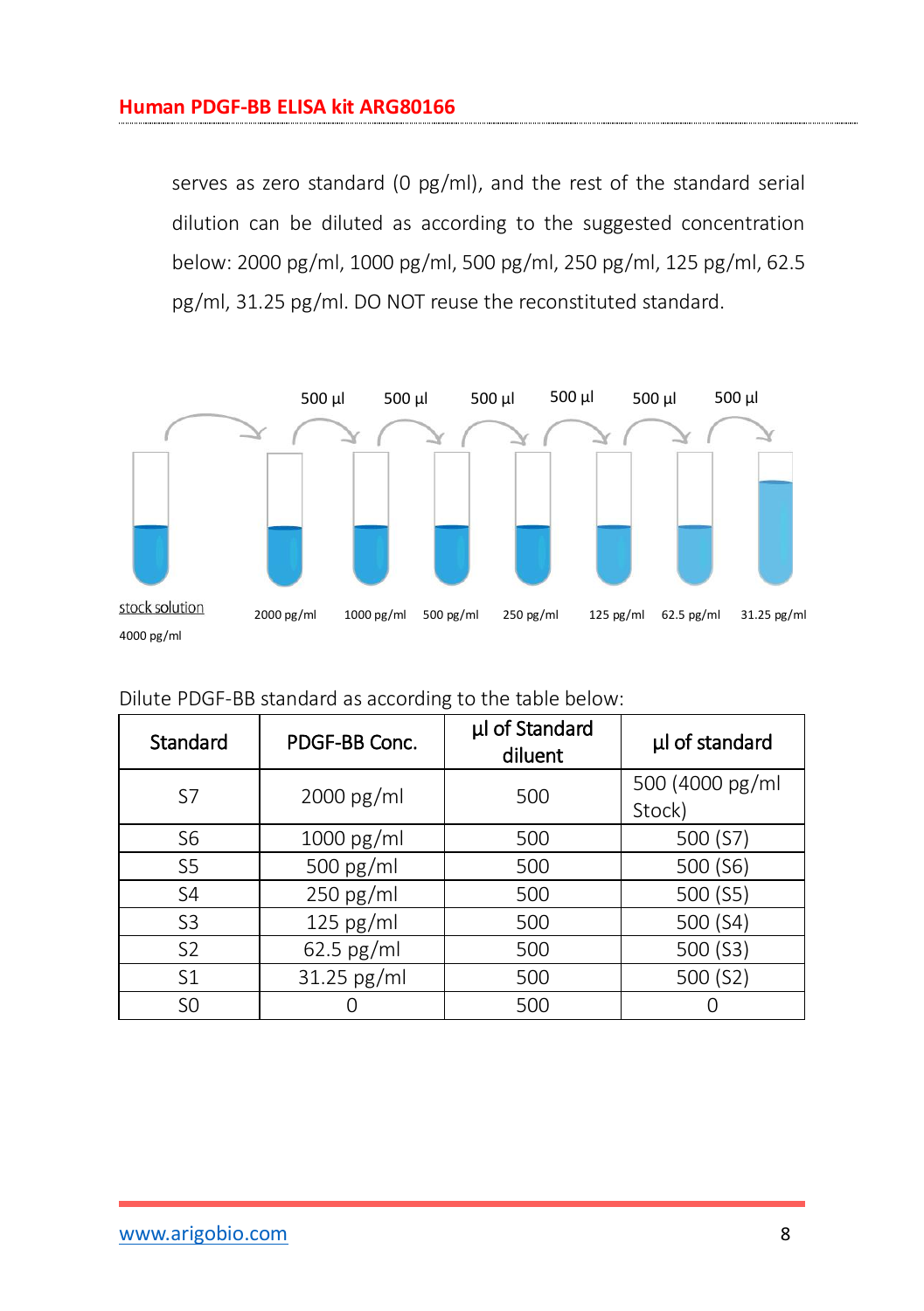## <span id="page-8-0"></span>**ASSAY PROCEDURE**

#### All materials should be equilibrated to room temperature (RT) 20 min before use.

Standards, samples and controls should be assayed in duplicates.

- 1. Remove excess microplate strips from the plate frame, return them to the foil pouch containing the desiccant pack, and reseal it.
- 2. Add 100 **μl** of standards, samples and zero controls (standard diluent buffer) into wells, gently tap the plate to mix well. Incubate for 1.5 h at 37°C.
- 3. Aspirate each well and wash, repeating the process four times for a total five washes. Wash by filling each well with 1× Wash Buffer (350 ul) using a squirt bottle, manifold dispenser, or autowasher, keep the Wash Buffer in the wells for 30 sec before remove. Complete removal of liquid at each is essential to good performance. After the last wash, remove any remaining Wash Buffer by aspirating, decanting or blotting against clean paper towels.
- 4. Add 100 **ul** 1X Antibody conjugate into each well, gently tap the plate to mix well. Cover wells and incubate for 1 hour at 37°C.
- 5. Aspirate each well and wash as step 3.
- 6. Add 100 μl of 1X HRP-Streptavidin solution to each well, gently tap the plate to mix well. Cover wells and incubate for 30 minutes at 37°C in dark.
- 7. Aspirate each well and wash as step 3.
- 8. Add 100 **ul** of TMB Reagent (#C9) to each well, gently tap the plate to mix well. Incubate for 15 minutes at 37°C in dark.
- 9. Add 100 ul of Stop Solution (#C10) to each well, gently tap the plate to mix well. The color of the solution should change from blue to yellow.
- 10. Read the OD with a microplate reader at 450 nm immediately. It is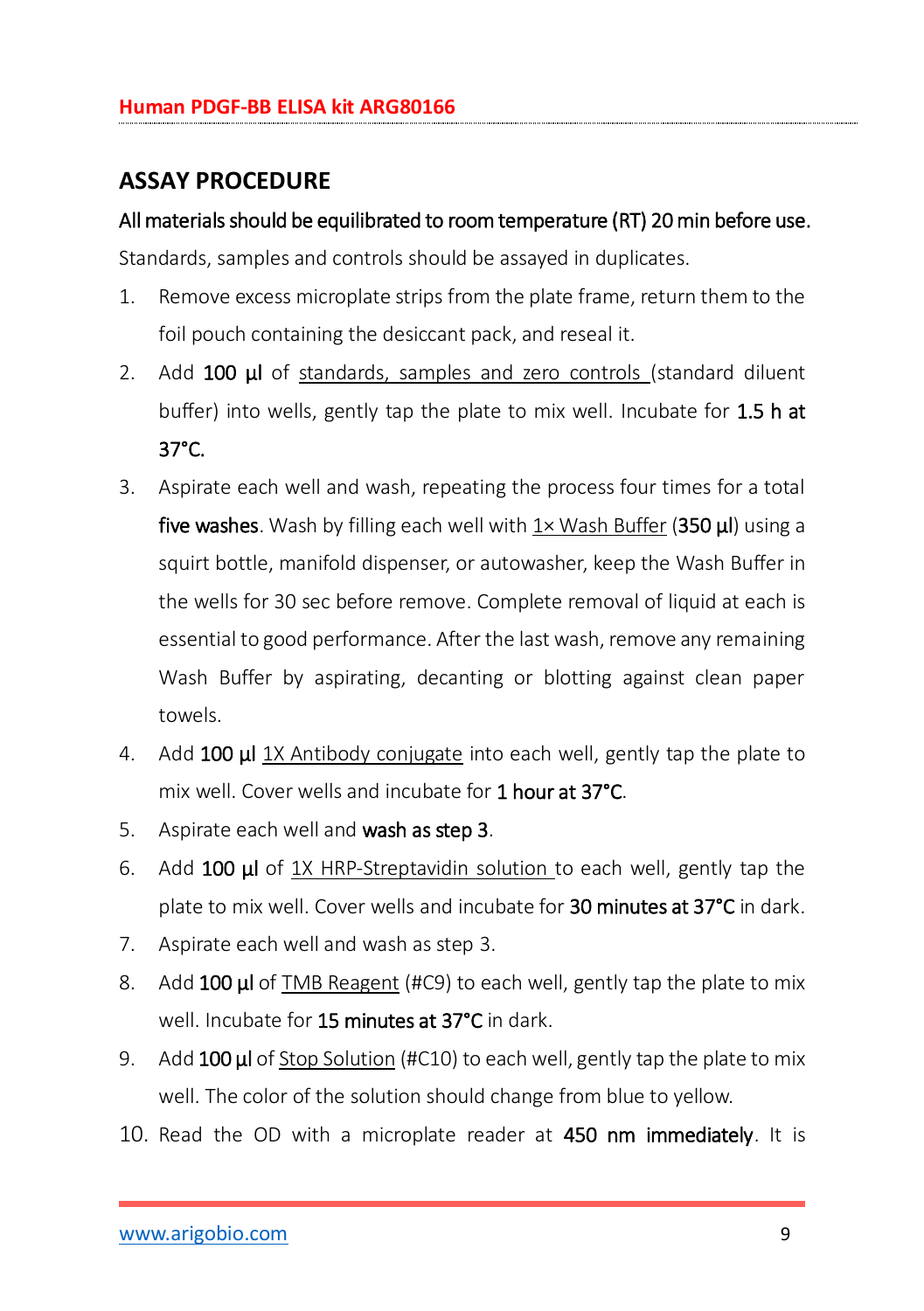recommended read the absorbance within 3 min after adding STOP solution.

## <span id="page-9-0"></span>**CALCULATION OF RESULTS**

1. Calculate the average absorbance values for each set of standards, controls and patient samples.

2. Using linear graph paper, construct a standard curve by plotting the mean absorbance obtained from each standard against its concentration with absorbance value on the vertical (Y) axis and concentration on the horizontal (X) axis.

3. Using the mean absorbance value for each sample determine the corresponding concentration from the standard curve.

4. Automated method: The results in the IFU have been calculated automatically using a 4 PL (4 Parameter Logistics) curve fit. 4 Parameter Logistics is the preferred method. Other data reduction functions may give slightly different results.

5. If the samples have been diluted, the concentration read from the standard curve must be further converted by the appropriate dilution factor according to the sample preparation procedure as described above.